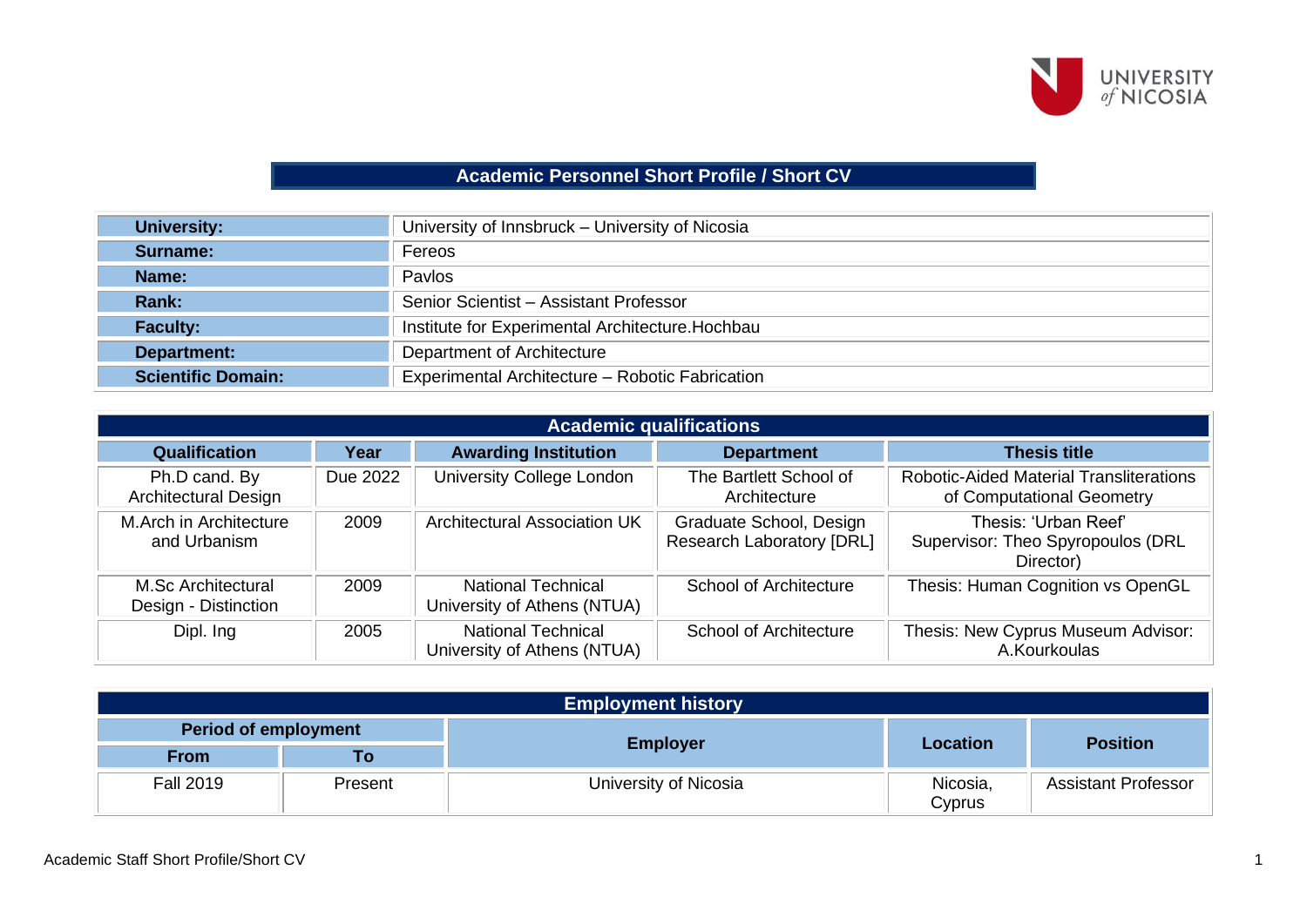| 2013 | Present | University of Innsbruck, Institute for Experimental<br>Architecture - Hochbau | Innsbruck,<br>Austria | <b>Senior Scientist</b>  |
|------|---------|-------------------------------------------------------------------------------|-----------------------|--------------------------|
| 2015 | Present | Decode Fab Lab<br>Computational Design and Digital Fabrication Fab Lab        | Athens, Greece        | Founder, Director        |
| 2005 | Present | <b>Fereos Architects LLC</b>                                                  | Nicosia, Cyprus       | <b>Partner Architect</b> |

|                       | Key refereed journal papers, monographs, books, conference publications etc. |                                                                                                          |                                              |                                                                                                      |                                    |              |  |  |  |
|-----------------------|------------------------------------------------------------------------------|----------------------------------------------------------------------------------------------------------|----------------------------------------------|------------------------------------------------------------------------------------------------------|------------------------------------|--------------|--|--|--|
| Ref.<br><b>Number</b> | Year                                                                         | <b>Title</b>                                                                                             | <b>Other authors</b>                         | <b>Journal and Publisher /</b><br><b>Conference</b>                                                  | Vol.                               | <b>Pages</b> |  |  |  |
|                       | 2018                                                                         | <b>Spaceship Tectonics</b><br>Design Computation Pedagogy for<br><b>Generative Sci-Fi Building Skins</b> | Tsiliakos M.,<br>Jaschke C.                  | eCAADe                                                                                               |                                    | 10           |  |  |  |
| $\overline{2}$        | 2018                                                                         | SPACESHIP ARCHITECTURE<br>A Sci-Fi Pedagogical Approach to Design<br>Computation                         | Tsiliakos M.,<br>Jaschke C.                  | <b>CAADRIA</b>                                                                                       |                                    | 81-90        |  |  |  |
| 3                     | 2018                                                                         | "Lucid" Foam<br>Multi-Axis Robotic Hot-Wire Cutting for<br>Translucency                                  | Tsiliakos M.                                 | eCAADe RIS CY                                                                                        |                                    | 8            |  |  |  |
| 4                     | 2014                                                                         | IsoPrototyping, Rapid Robotic Aided<br><b>Fabrication for Double Curved Surfaces</b>                     | Tsiliakos M.                                 | eCAADe                                                                                               |                                    | pp.433-443   |  |  |  |
| 5                     | 2013                                                                         | IsoPrototyping, Rapid Robotic Aided<br><b>Fabrication for Double Curved Surfaces</b>                     | Tsiliakos M.                                 | In: Colletti, M. Research<br>and Project Almanac 2011-<br>13<br><b>Innsbruck University Press</b>    | <b>Vol.1, 1ed</b>                  |              |  |  |  |
| 6                     | 2016                                                                         | Post-Digital Trans-Disciplinarity.<br><b>Architectural Design</b>                                        | Colletti M                                   | In: Colletti M., Post-Digital<br>Trans-Disciplinarity.<br>Architectural Design,<br>Digital Property, | 86: 5, doi:<br>10.1002/ad.<br>2092 | 74-81        |  |  |  |
| $\overline{7}$        | 2015                                                                         | Rebuilding No Man's Land<br><b>Paper Presentation</b>                                                    |                                              | Architektur als<br>Stretsache, 2 Candide<br>Conference, Aachen<br>Germany                            |                                    |              |  |  |  |
| 8                     | 2011                                                                         | <b>Urban Reef</b>                                                                                        | Shamma, I.,<br>Grigoriadis, K.,<br>Robles, A | Future Arquitecturas:<br><b>Experiments on Social</b><br>Housing                                     | <b>Issue 26/27</b>                 | 30-31        |  |  |  |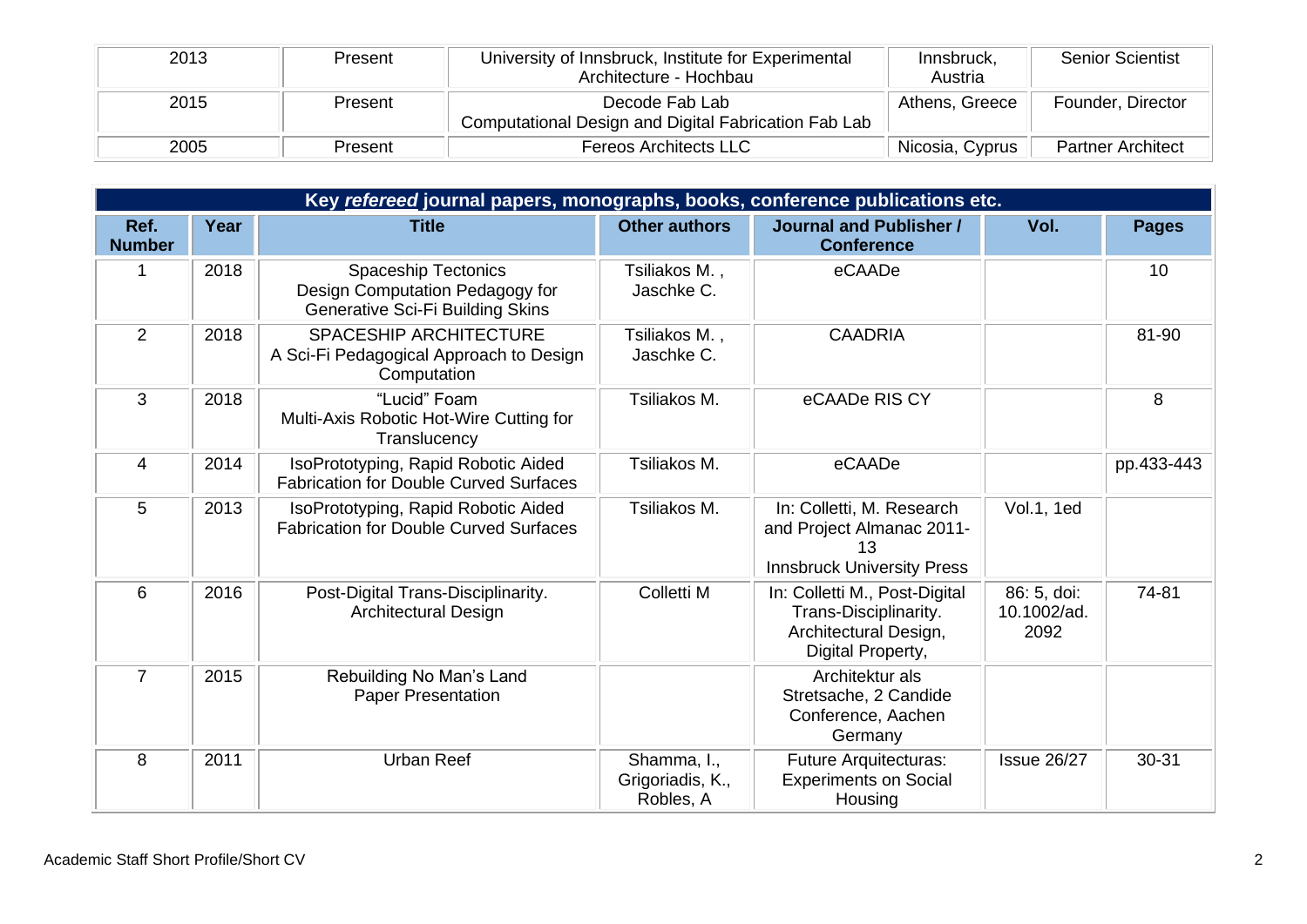|    | 2010 | Varosha, Stadt in Gewahrsam | Passas C.,<br>Dikaios A. | <b>Stadt Bauwelt</b>                                    | 188 48.10                   | 28-33   |
|----|------|-----------------------------|--------------------------|---------------------------------------------------------|-----------------------------|---------|
| 10 | 2009 | Urban Reef                  | Passas C.,<br>Dikaios A. | In: Neil Leach, Digital<br>Cities, Architectural Design | 79:4.doi:10.1<br>002/ad.911 | $6 - 7$ |

|                       |             | <b>Exhibitions</b>                                                                                                                                                                                                                                 |                                 |                                                                        |                                                                                                    |
|-----------------------|-------------|----------------------------------------------------------------------------------------------------------------------------------------------------------------------------------------------------------------------------------------------------|---------------------------------|------------------------------------------------------------------------|----------------------------------------------------------------------------------------------------|
| Ref.<br><b>Number</b> | <b>Date</b> | <b>Topic</b>                                                                                                                                                                                                                                       | <b>International</b><br>/ Local | <b>Location</b>                                                        | <b>Role in Exhibition</b>                                                                          |
|                       | 2017        | Spaceship Architecture Studio<br>Bachelor end of the year Show Exhibition in School<br>of Architecture UIBK                                                                                                                                        | Local                           | <b>School of Architecture</b><br><b>UIBK</b>                           | <b>Head of Hochbau</b><br><b>Bachelor Studio</b>                                                   |
| $\overline{2}$        | 2016        | Spaceship Architecture Studio<br>Bachelor end of the year Show Exhibition in School<br>of Architecture UIBK                                                                                                                                        | Local                           | <b>School of Architecture</b><br><b>UIBK</b>                           | <b>Exhibition Curator</b><br>Head of Hochbau<br><b>Bachelor Studio</b>                             |
| 3                     | 2015        | Quaquaversal Fashion Show by Iris Van Herpen A<br>live performance of industrial Robots at a fashion<br>show, with live 3d-printing upon actress Gwendoline<br>Christie wearing a 3d-printed dress. Head of<br>REX LAB team programming the Robots | International                   | Paris Fashion Week,<br>Musée d'Histoire de la<br>Médecine.Paris France | Designer of the<br><b>Robotic Installation</b><br>and Controlling of<br>Robots during the<br>show. |
| 4                     | 2013        | aRC(2)himera in Display<br>Installation for the Haus der Architektur Graz<br>Lead by Professor M. Colletti, G. Lee, T. Lim and<br><b>RC2 Students.</b>                                                                                             | International                   | Haus der Architektur<br>Kunsthaus, Graz<br>Austria                     | Tutor supervisor for<br>Exhibition                                                                 |
| 5                     | 2012        | d3 Natural Systems > Origins Exhibition                                                                                                                                                                                                            | International                   | Gallery MC, New York                                                   | Exhibitor                                                                                          |
| 6                     | 2011        | Exhibition of 'Urban Reef' project<br>Networks Exhibition, AA                                                                                                                                                                                      | Local                           | <b>Back Members' Room</b><br>Architectural<br><b>Association UK</b>    | Exhibitor                                                                                          |
| $\overline{7}$        | 2010        | Urban Reef' project Large-scale models in display<br>Royal Academy of Arts, Summer Exhibition                                                                                                                                                      | International                   | Royal Academy of<br>Arts, London UK                                    | Exhibitor                                                                                          |
| 8                     | 2010        | 'Rebuilding No Man's Land: No Population to<br>Accommodate No Parameters to Inform'                                                                                                                                                                | International                   | London Festival of<br>Architecture, UK                                 | <b>Exhibition Curator</b><br>Exhibitor                                                             |
| 9                     | 2010        | 'Rebuilding No Man's Land: No Population to<br>Accommodate No Parameters to Inform'                                                                                                                                                                | Local                           | Famagusta Gate,<br>Nicosia, Cyprus                                     | <b>Exhibition Curator</b><br>Exhibitor                                                             |
| 10                    | 2009        | Exhibition of 'Urban Reef' project Digital Hinterlands<br>Exhibition                                                                                                                                                                               | International                   | Arup Phase 2 Gallery,<br>London                                        | Exhibitor                                                                                          |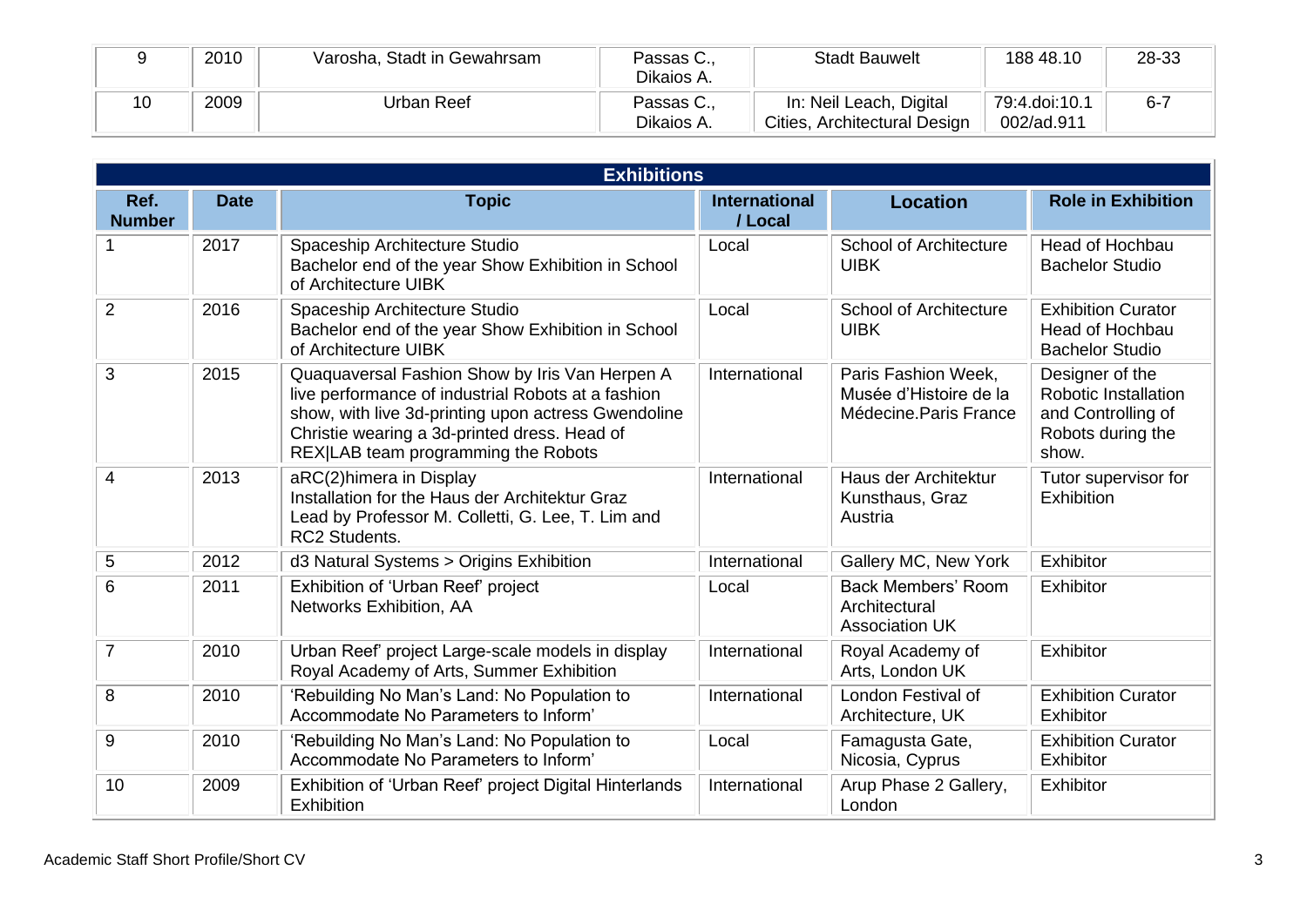| <b>Research Projects</b> |             |                                              |                                              |                              |  |
|--------------------------|-------------|----------------------------------------------|----------------------------------------------|------------------------------|--|
| Ref.<br><b>Number</b>    | <b>Date</b> | <b>Title</b>                                 | <b>Funded by</b>                             | <b>Project Role</b>          |  |
|                          | 2016        | <b>Robotic Clay</b>                          | <b>Private Sponsor</b><br><b>Terraneo SA</b> | Research project Coordinator |  |
|                          | 2015        | Architecture Research Fund grant 'FrAgile 2' | The Bartlett, UCL                            | Designer                     |  |

|                       | Consulting Services and/or Participation in Councils / Boards/ Editorial Committees. |                   |                                               |                                                                                                        |  |  |  |
|-----------------------|--------------------------------------------------------------------------------------|-------------------|-----------------------------------------------|--------------------------------------------------------------------------------------------------------|--|--|--|
| Ref.<br><b>Number</b> | <b>Period</b>                                                                        | Organization      | <b>Title of Position or</b><br><b>Service</b> | <b>Key Activities</b>                                                                                  |  |  |  |
|                       | 2017-2018                                                                            | <b>Bic Violex</b> | Coordinator, Director                         | Design optimization, R & D                                                                             |  |  |  |
|                       | 2017                                                                                 | NEON organization | Coordinator, Director                         | Design of an ultra hi-res model of the "Hill of the Nymphs" in<br>Athens and the National observatory. |  |  |  |
|                       | 2016-2017                                                                            | TerraNeo          | Designer                                      | Design optimization for paletting & robotic fabrication of clay<br>objects                             |  |  |  |

|                       | <b>Awards / International Recognition</b> |                                                                                                                                                          |                                                          |  |  |  |  |
|-----------------------|-------------------------------------------|----------------------------------------------------------------------------------------------------------------------------------------------------------|----------------------------------------------------------|--|--|--|--|
| Ref.<br><b>Number</b> | <b>Date</b>                               | Title                                                                                                                                                    | <b>Awarded by:</b>                                       |  |  |  |  |
|                       | 2017                                      | 1 <sup>st</sup> Prize – Fereos + Associates Architects<br>International Competition for the New Cyprus Museum<br>Part of the team lead by Xanthi Theoni  | <b>Republic of Cyprus</b>                                |  |  |  |  |
| 2                     | 2015                                      | Honourable Mention - Fereos + Associates Architects<br>International Architectural Competition for the New Medical School of the University<br>of Cyprus | University of Cyprus                                     |  |  |  |  |
| 3                     | 2012                                      | Honourable Mention - Fereos + Associates Architects<br>International Architectural Competition for the Redesign of the GSP area in Nicosia               | <b>Urban Planning Department</b><br>Ministry of Interior |  |  |  |  |
| 4                     | 2011                                      | 2nd Prize - Fereos + Associates Architects<br>European Architectural Competition for the new public Market in Larnaca.                                   | Municipality of Larnaca                                  |  |  |  |  |
| 5                     | 2010                                      | Honourable Mention: 'Architecture'<br>D3 Natural Systems Competitions, Entry via project 'Urban Reef'                                                    | D3 Natural Systems, USA                                  |  |  |  |  |
| 6                     | 2010                                      | Honourable Mention: EVolo Skyscraper Competition, 2010<br>Entry via project 'Urban Reef'                                                                 | EVolo, USA                                               |  |  |  |  |
|                       | 2009                                      | 1st Prize - Fereos + Associates Architects                                                                                                               | Municipality of Dherynia                                 |  |  |  |  |